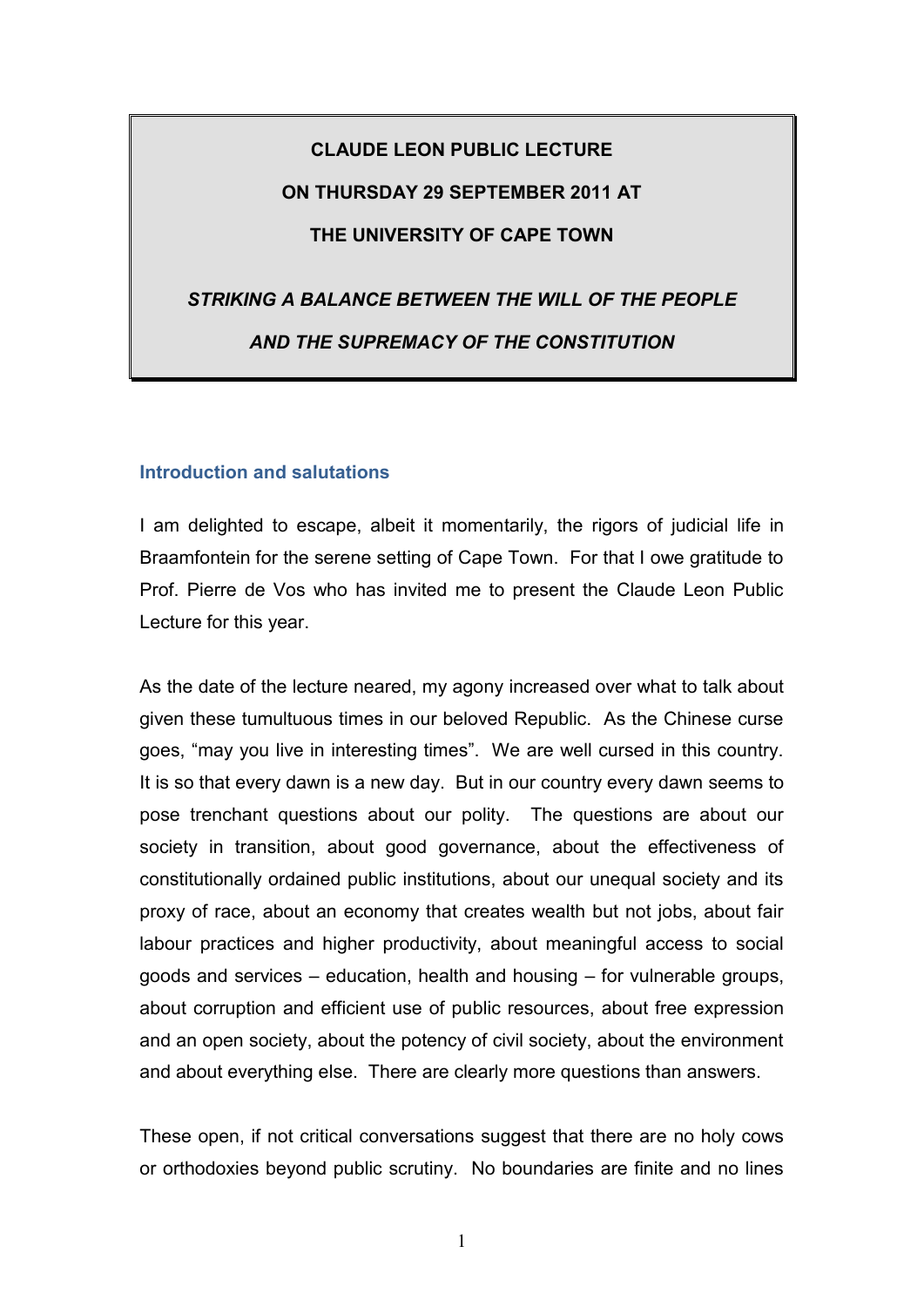are incapable of being re-drawn or even crossed. In many ways, we live in a society of unimaginable freedom and infinite possibilities. The overarching constraint is whether our institutional arrangements and the cognate norms are well suited to realise the just society the preamble to the Constitution envisions.

In the past few months persistent questions have sprung up about the legitimacy of the Constitution. The argument starts from the premise that the Constitution is an awful bargain shaped by inapt concessions during the negotiations in 1993. The compromise, the argument goes, is characterised by two primary blemishes. First, the will of the people does not find full voice within constitutional arrangements. For that reason the legislative and executive power in the hands of the parliamentary majority is empty. Second, the constitutional constraints over the exercise of public power stand in the way of government to deliver on social equity. That is another way of saying that the constitution has shielded the historic economic inequality from change and in turn obstructs the effective economic participation or freedom of the majority. The sub-text of this argument is that the will of the people on the project of transforming society is frustrated by the supremacy of the Constitution and the role courts fulfil in policing its compliance.

These are intractable issues related to our constitutional arrangements. They demand difficult answers. In the time and space, at my disposal, I can only confront a few questions prompted by my judicial role. There are no obviously correct answers. For that reason I do not intend to furnish close-ended answers, but rather I recognise that there is a voluble public conversation around these difficult matters. I have chosen a few questions and I will seek to answer each in that sequence.

The core question is whether our constitutional arrangement permits an equitable balance between democratic will and constitutional supremacy? That enquiry, in turn, gives rise to a number of sub-questions: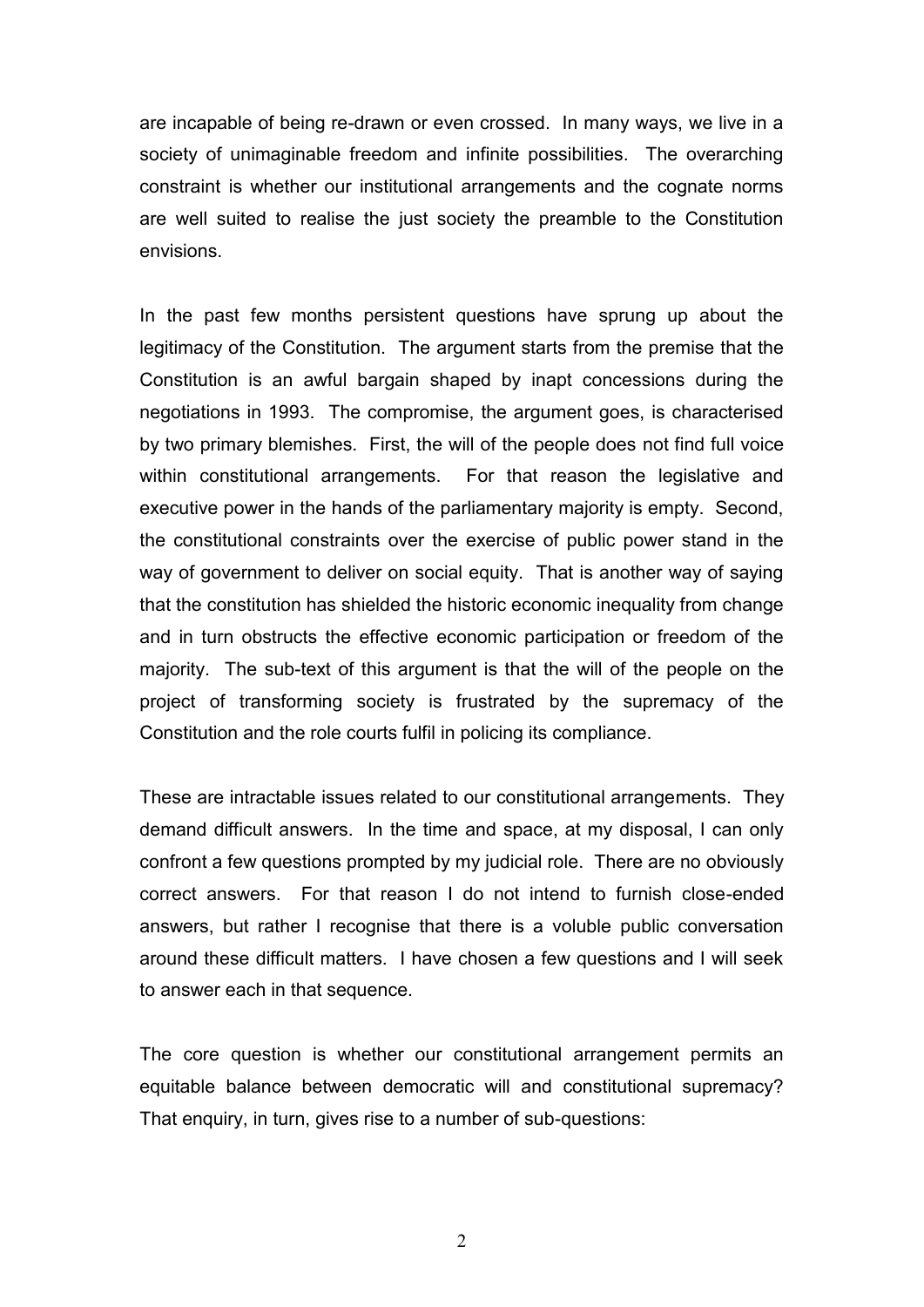- (a) *What is the constitutional value of democracy? In other words, why and how best must the will of the majority, acting through their representatives, be given effect?*
- (b) *Why has our constitutional architecture opted for constitutional supremacy and what is its purpose?*
- (c) *Can a balance be struck between popular will and the supremacy of the Constitution?*
- (d) *Has our jurisprudence found that equitable equilibrium between majoritarianism and constitutional supremacy?*

#### **What is the constitutional value of parliamentary democracy? In other words, why and how best must the will of the majority, acting through their representatives, be given effect?**

When I was a young activist, bent on destroying the monster of apartheid, we shouted many demands. However, I can't recall a demand of the struggle that resonated with my revolutionary zeal more than "one person one vote". It was and remains a primal demand for that essential element of democracy that effect must be given to the will of the majority. The right of each of us to participate in the democratic process is in effect a cluster of vital entitlements. These entitlements are emblematic of our equal worth and equal citizenship. They include the right to form a political party, to participate in its activities, including to campaign for it or its causes. Each citizen has a right to free, fair and regular elections for any legislative body established which includes the right to stand for public office and, if elected, to hold office. An exercise of these rights would result in representation in Parliament in provincial legislatures and in local authorities. Thus to give content to these rights, the Constitution envisages a multi-party system of democratic government premised on universal adult suffrage and a national common voter's role.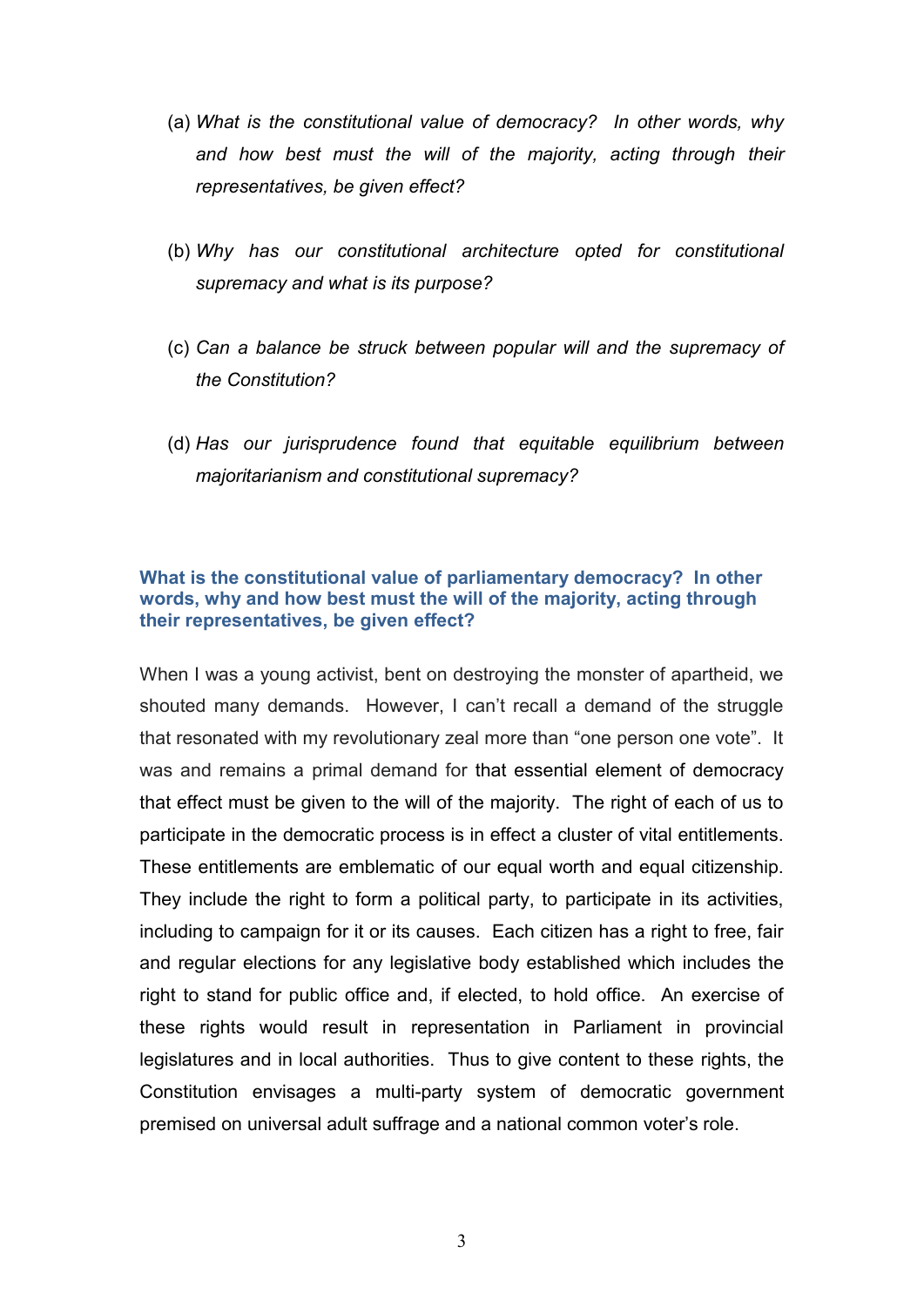A complaint that the democratic will of the people is undermined merits serious attention because if true, it strikes at the very heart of the constitutional arrangement of our democratic state. Before one probes whether this complaint is justified, let us look at what the Constitutional Court has said in dealing with the principle of the "will of the majority" required by the Constitution.

Concurring with Langa DCJ's decision in *Democratic Alliance and Another v Masondo NO and Another*, Sachs J observed:

"The requirement of fair representation emphasises that the Constitution does not envisage a mathematical form of democracy, where the winner takes all until the next votecounting exercise occurs. Rather, it contemplates a pluralistic democracy where continuous respect is given to the rights of all to be heard and have their views considered. The dialogic nature of deliberative democracy has its roots both in international democratic practice and indigenous African tradition. It was through dialogue and sensible accommodation on an inclusive and principled basis that the Constitution itself emerged. It would accordingly be perverse to construe its terms in a way that belied or minimised the importance of the very inclusive process that led to its adoption, and sustains its legitimacy".<sup>1</sup>

Sachs J went on to write:

1

"The open and deliberative nature of the process goes further than providing a dignified and meaningful role for all participants. It is calculated to produce better outcomes through subjecting laws and governmental action to the test of critical debate, rather than basing them on unilateral decision-making. It should be underlined that the responsibility for serious and meaningful deliberation and decision-making rests not only on the majority,

<sup>1</sup> *Democratic Alliance and Another v Masondo NO and Another* [2002] ZACC 28; 2003 (2) SA 413 (CC) (Sachs J, concurring) at para 42 .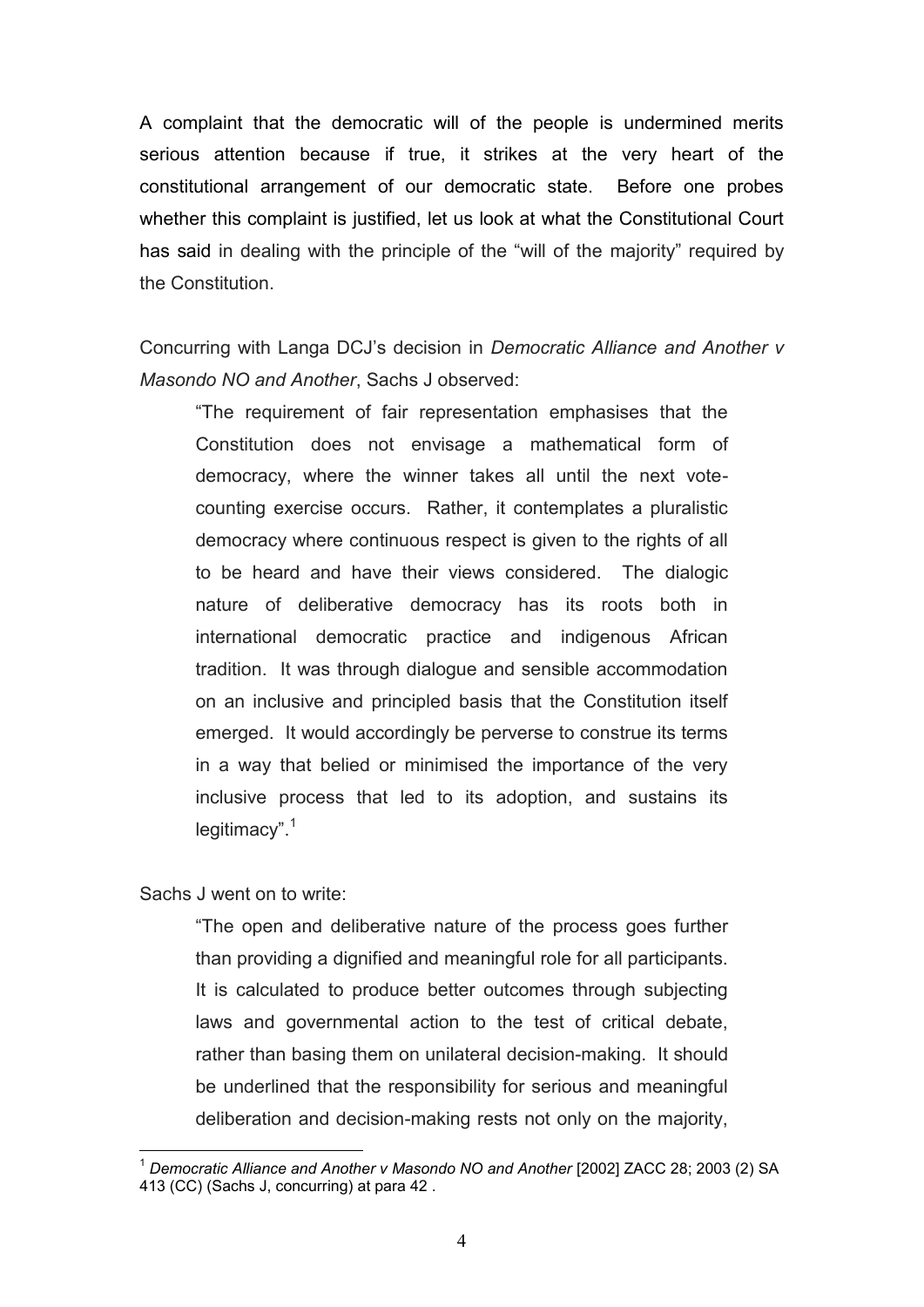but on minority groups as well. In the end, the endeavours of both majority and minority parties should be directed not to exercising (or blocking the exercise) of power for its own sake, but at achieving a just society where, in the words of the Preamble, 'South Africa belongs to all who live in it . . .'. At the same time, the Constitution does not envisage endless debate with a view to satisfying the needs and interests of all. Majority rule, within the framework of fundamental rights, presupposes that after proper deliberative procedures have been followed, decisions are taken and become binding. Accordingly, an appropriate balance has to be established between deliberation and decision."<sup>2</sup>

In a multi-party system of democratic government a one-party state is excluded, as is a system of government in which a limited number of parties are entitled to compete for office. $3$  "A multi-party democracy contemplates a political order in which it is permissible for different political groups to organise, promote their views through public debate and participate in free and fair elections. These activities may be subjected to reasonable regulation compatible with an open and democratic society. Laws which go beyond that, and which undermine multi-party democracy, will be invalid."<sup>4</sup>

There can be no doubt that the Constitution envisages that the will of the majority shall prevail because our state is a democratic one. That said, the Constitution poses a particular notion of democracy. Universal adult franchise is the primary building block in constituting legislative and executive powers. But this majoritarian primacy is subjected to the provisions of a supreme Constitution. The Constitution makes plain that the Bill of Rights is the cornerstone of democracy in South Africa and that it enshrines the rights of all people in our country and affirms the democratic values of human dignity,

 $<sup>2</sup>$  Id at para 43.</sup>

<sup>3</sup> *United Democratic Movement v President of the Republic of South Africa and Others (African Christian Democratic Party and Others Intervening; Institute for Democracy in South Africa and Another as Amici Curiae) (No 2)* [2002] ZACC 21; 2003 (1) SA 495 (CC) at para 24.

 $<sup>4</sup>$  Id at para 26.</sup>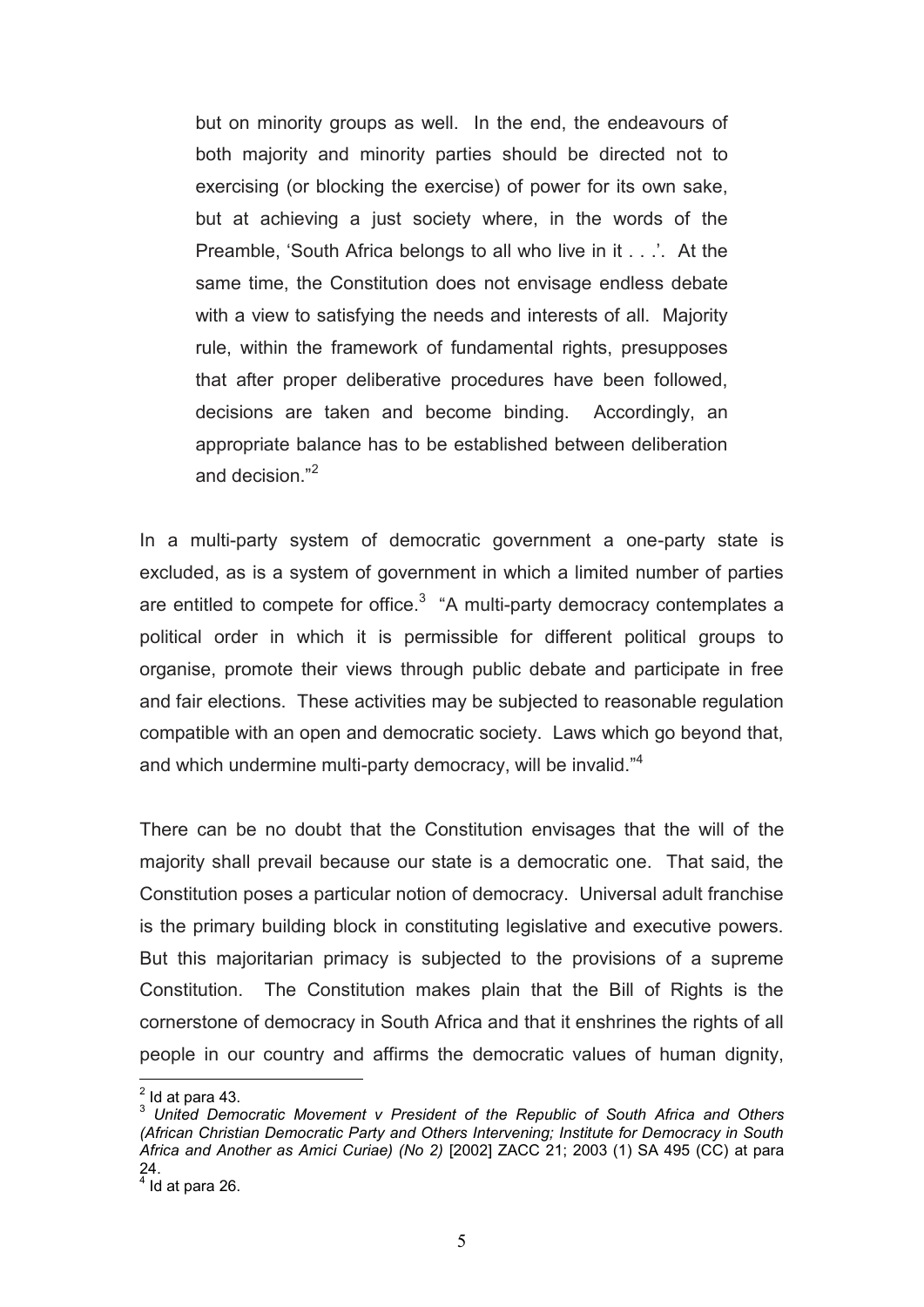equality and freedom. In a firm injunction, the Constitution requires the state to respect, protect, promote and fulfil the rights in the Bill of Rights, which in turn may be limited when it is justifiable to do so.

So, the democratic ethos and practice are indispensible and constitutive of our constitutional state. The will of the majority when expressed in some formal act through its duly appointed and elected representatives must be given effect and courts are bound to do so, provided that the democratic will, if translated into a law, policy or conduct, bears a rational and legitimate purpose and has been passed by a procedure authorised by the Constitution. Simply put, valid laws bind everyone but one cannot by-pass the supremacy of the Constitution by merely asserting the parliamentary or executive will of the people. It must be a will expressed within the constraints of the **Constitution** 

That leads us to the next question. We must then ask why our constitutional architecture has opted for constitutional supremacy. Before traversing that question, I set out a brief excursion on the history of parliamentary sovereignty and constitutionalism in Europe, Africa and our own country.

# **Why has our constitutional architecture opted for constitutional supremacy and what is its purpose?**

The balance between – and premium placed by most modern democracies on – parliamentary democracy and the supremacy of the Constitution bears the stamp of historical experiences. In Europe, this balance was struck in the wake of the Second World War. On that continent, there has been a historically deep political hostility toward judges and it was long assumed that constitutional supremacy and, as a concomitant, constitutional review by courts, was incompatible with parliamentary governance lest it lead to a "government of judges".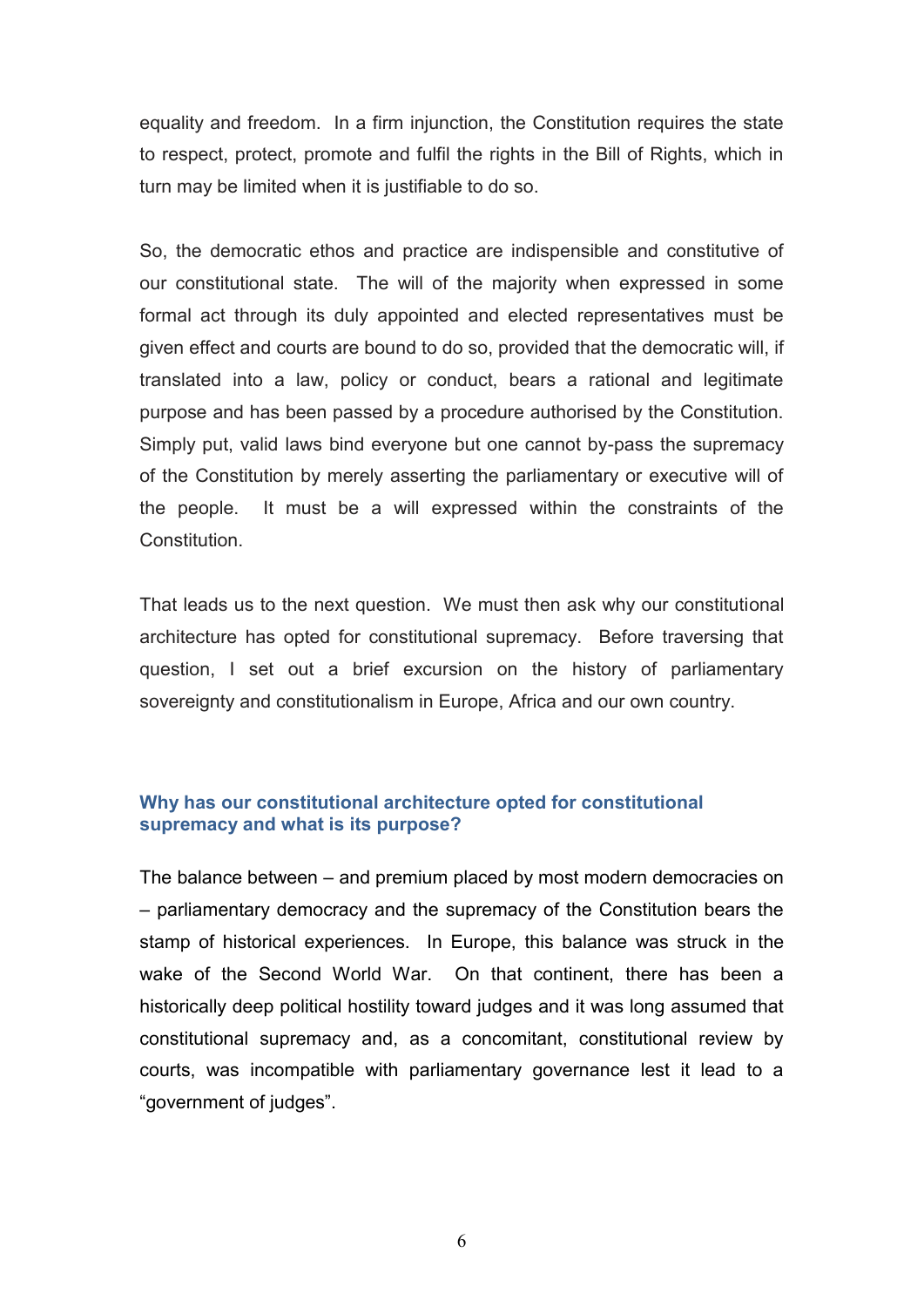However, in the wake of the Second World War, constitutional drafters recognised how unchecked legislative power and, in particular, unchecked delegation in Nazi Germany, Fascist Italy and Vichy France had undermined "both the democratic-deliberative function of legislatures and emergent conceptions of constitutionally protected rights of individuals."<sup>5</sup> Drafters of, for instance, the West German Basic Law (1949) and the French Constitutions (1946 and 1958) thus sought to define—

"the fundamental rights of individuals and the core normative responsibilities that the legislative branch could not lawfully delegate to the executive or administrative sphere. Each country also eventually established a body *external* to the legislature—the Federal Constitutional Court in West Germany and the Constitutional Council in France—to enforce delegation constraints *against the legislature itself*, thereby concretely signifying the abandonment of the unchecked parliamentary supremacy that had been a cornerstone of republican orthodoxy in the interwar period."<sup>6</sup>

<span id="page-6-0"></span>The democratisation of post-war Europe has "transformed the judicial basis of the European state."<sup>7</sup> Modern constitutions typically proclaim a long list of human rights and establish mechanisms for defending the normative supremacy of the constitution, stipulating procedures for how the constitution may be amended. $8$  At the same time, however, U.S.-style judicial review was rejected by post-war constitutional drafters as political elites remained hostile to sharing legislative functions with the judiciary. In contrast with U.S. judicial review, many European countries have limited review to specialised constitutional courts – an approach largely following Kelsen's model of constitutional review.

<sup>&</sup>lt;sup>5</sup> Peter L. Lindseth, "The Paradox of Parliamentary Supremacy: Delegation, Democracy, and Dictatorship in Germany and France, 1920s-1950s" (2004) 113 *Yale Law Journal* 1341 at 1348.

 $^6$  Id at 1348-9.

<sup>7</sup> Alec Stone Sweet, "Constitutional Courts and Parliamentary Democracy" (2002) 25 *West European Politics* 77 at 79. 8

Id.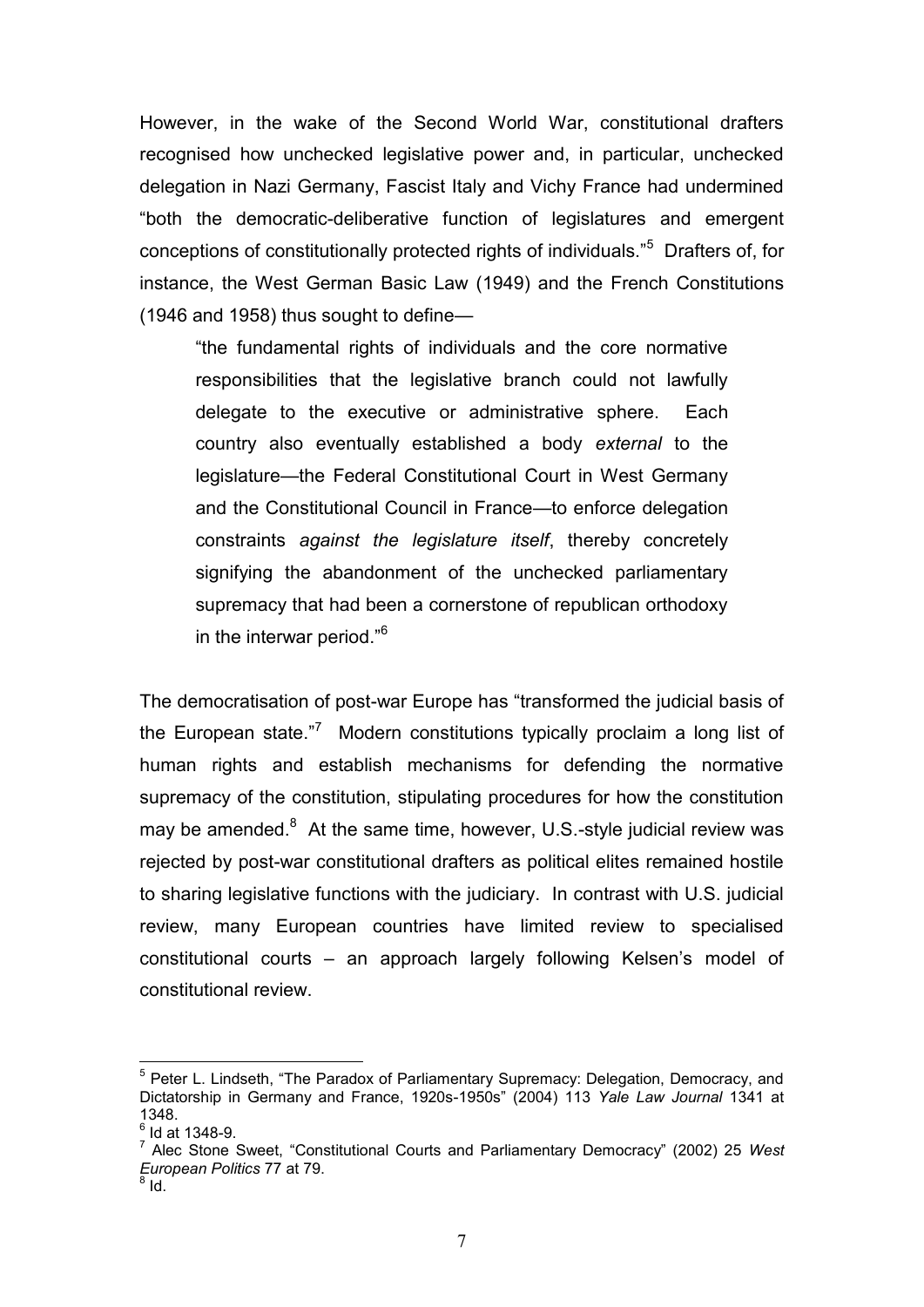Kelsen recognised that the exercise of constitutional review would embroil the constitutional court in the legislative function, but nonetheless sought to distinguish between parliamentary legislative acts and what the constitutional courts do. $9$  The former, he suggested, are "positive legislators" – they make law "freely, subject only to the constraints of the constitution."<sup>10</sup> By way of contrast, constitutional judges are "negative legislators" – their legislative authority is "limited to the annulment of statute when it conflicts with the law of the constitution."<sup>11</sup>

Although still influential today, Kelsen's distinction between positive and negative legislator is complicated by the inclusion of human rights in many modern constitutions and the awarding of constitutional status to such rights. A rights' jurisprudence, Kelsen warned, would undermine the distinction between negative and positive legislator: as judges sought to define the content and scope of such rights – which Kelsen maintained were located in the realm of natural law – they would become "super-legislators".<sup>12</sup>

In sub-Saharan Africa, not unlike in South Africa from 1910, the constitutional arrangements were a product of the history of colonisation of those countries. As the winds of change blew across Africa from 1958 onwards, triggered by the independence of Ghana, their newly adopted constitutions mirrored those of the departing colonial powers.<sup>13</sup> That explains why Francophone countries were characterised by constitutional councils along the French model and Anglophone countries had parliamentary sovereignty as the preferred model. But virtually all sub-Saharan post colonial jurisdictions were characterised by absence of a vibrant electorate, of an exacting civil society and organised

<sup>&</sup>lt;sup>9</sup> See Hans Kelsen, "Judicial Review of Legislation: A Comparative Study of the Austrian and the American Constitution" (1942) 4 *Journal of Politics* 183; Hans Kelsen, *General Theory of Law and State* (Harvard University Press, 1945) at 267-9, 272.

 $10$  Stone Sweet, above n [7,](#page-6-0) at 81.  $\frac{11}{11}$  Id.

 $12$  Id at 81-2.

<sup>&</sup>lt;sup>13</sup> Isaak I. Dore, "Constitutionalism and the Post-Colonial State in Africa: A Rawlsian Approach" (1997) 41 *Saint Louis University Law Journal* 1301 at 1304.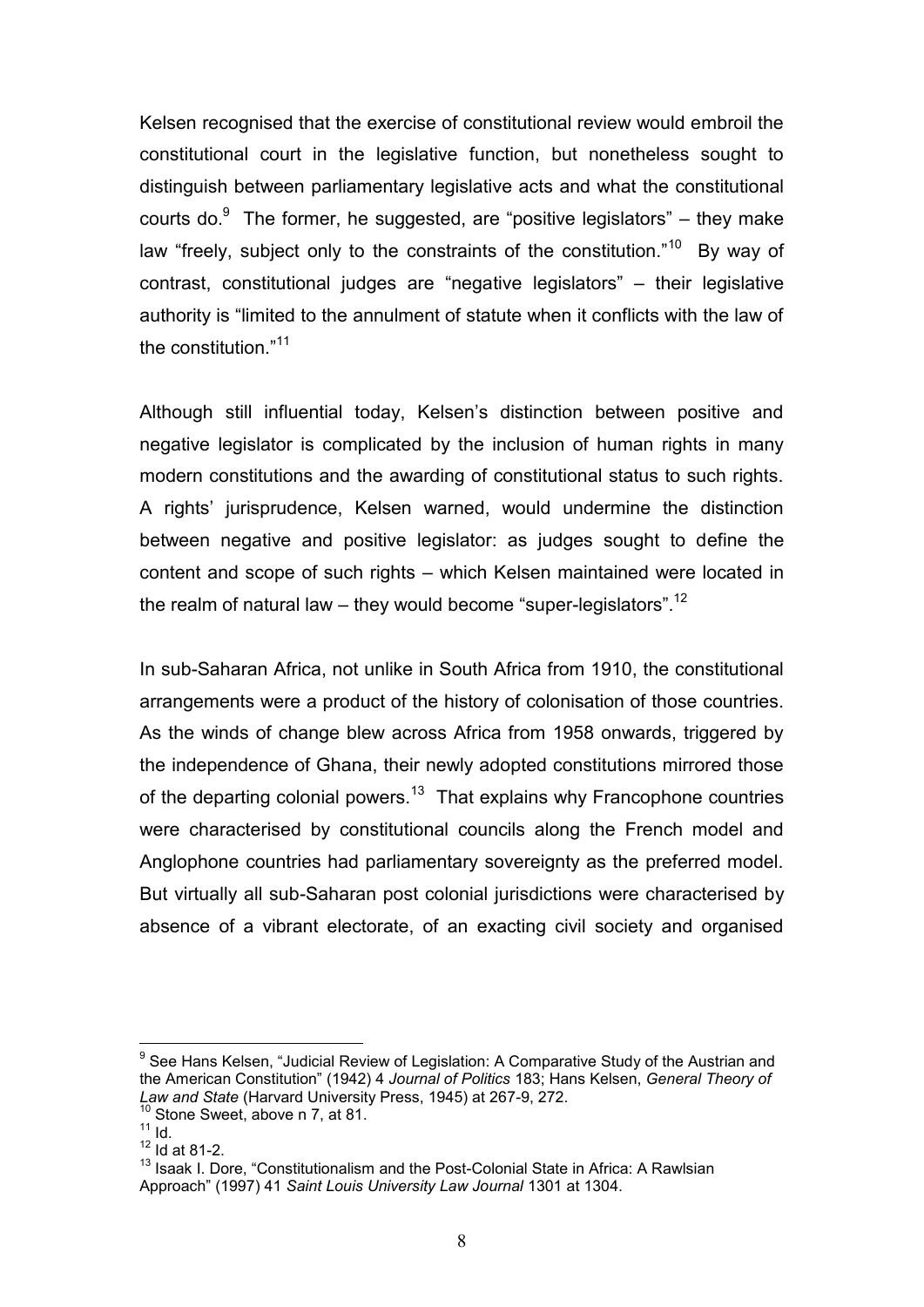labour movement, of a free and independent press, of a supreme and justiciable constitution and of an effective model of judicial review.<sup>14</sup>

Sadly, those ineffectual post-colonial polities displayed undemocratic tendencies that readily provided fertile ground for open-ended abuse of executive, fiscal and legislative power – that indeed resulted in the wholesale denigration of democratic practice, pervasive pillaging of the fiscus and state corruption. The violation of fundamental human rights became endemic, matched only by over-dependence on the auctioning of raw materials and elite self-enrichment at the expense of grassroots economic development.

I say this not unmindful of the deleterious role of neo-colonialism that sponsored civil wars in order to mask the plunder of natural resources and expand foreign markets. There are indeed glimmers of hope for our continent as we see the steady but slow emergence of democratic constitutionalism and improved economic activity and rural development in a number of countries on the African continent.<sup>15</sup> The continent is well on its way to banishing Afropessimism of yesteryears.

Turning inward, it has to be said that our adoption of constitutional supremacy was similarly influenced by our history. Under apartheid, parliament enjoyed supremacy and no Constitution or bill of rights provided any fetter on its legislative powers. Oppressive laws passed by parliament could, for the most part, not be challenged in the courts. The apartheid regime was sustained by lack of accountability and the construct of parliamentary sovereignty.

Take, for instance, parliament's efforts, in pursuit of apartheid policy, to disenfranchise any voter not classified as white. With a view to disenfranchising black and coloured voters, Parliament passed in 1951 the

<sup>&</sup>lt;sup>14</sup> Id at 1307. See also contributions in Robert Dibie (ed), The Politics and Policies of Sub-*Saharan Africa* (University Press of America, 2001) and John A Wiseman (ed), *Democracy and Political Change in Sub-Saharan Africa* (Routledge 1995).

<sup>15</sup> Angola (2010), Egypt (2011; provisional), Guinea (2010), Kenya (2010), Madagascar (2010), Niger (2010), and South Sudan (2011; transitional) all adopted new constitutions in the last five years, although not all can be called democracies.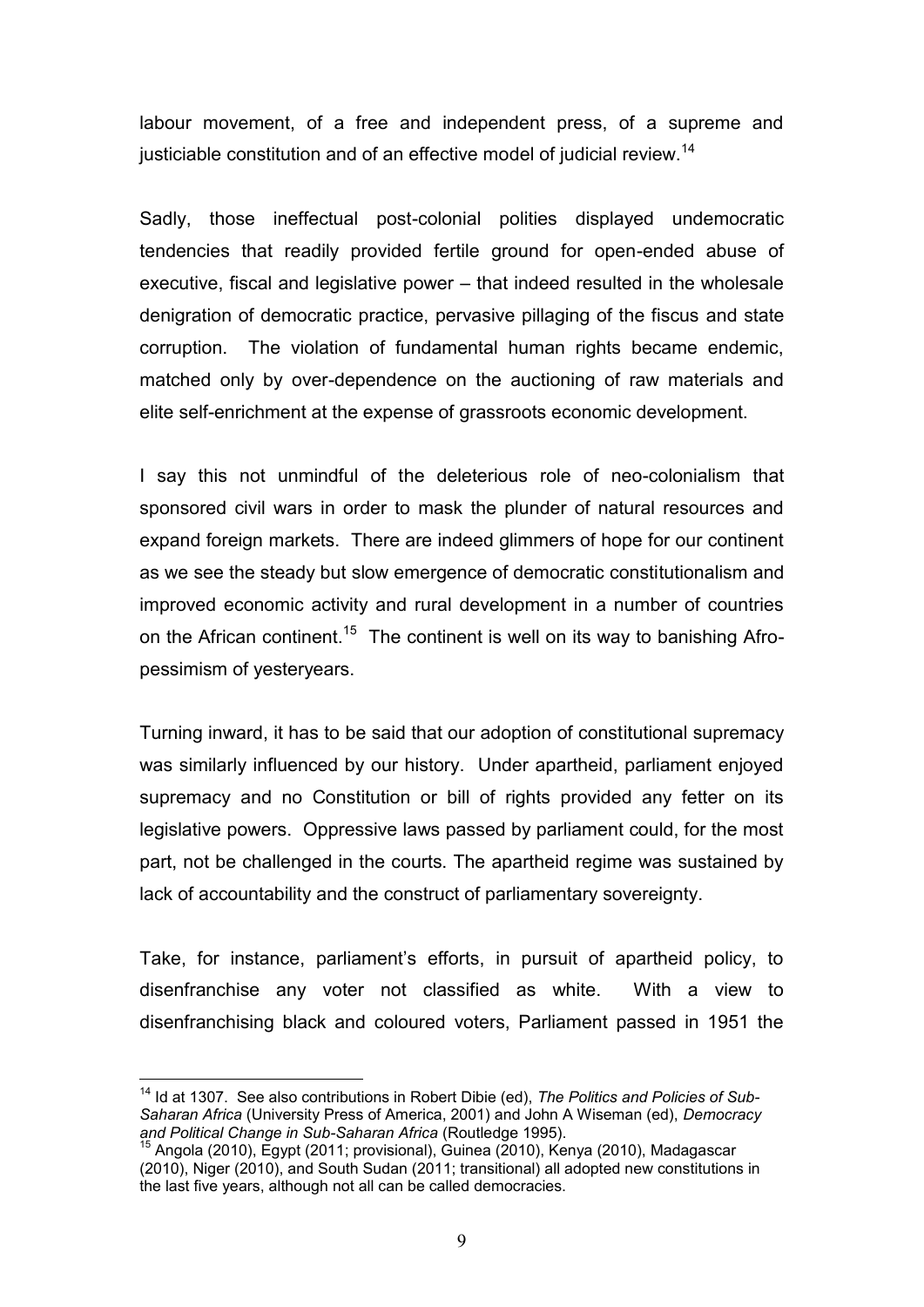Separate Representation of Voter's Act.<sup>16</sup> The Act was passed with a simple majority, rather than the required two-thirds of both houses of Parliament required to change the imperial legislation defining the franchise. In *Harris and Others v Minister of the Interior and Another*, <sup>17</sup> The Appellate Division declared the new legislation invalid, only for Parliament, in turn, to pass the High Court of Parliament Act (HCPA),<sup>18</sup> which allowed Parliament itself to set aside decisions in which the Appellate Division declared legislation to be invalid. The Appellate Division subsequently found this legislation too invalid, although following an expansion of the Senate and Appellate Division with National Party sympathisers, the HCPA was ultimately passed and a challenge to invalidate failed in *Collins v Minister of the Interior and Another*. 19

The example serves to show that, at this time when the South African parliament enjoyed parliamentary sovereignty, the Appellate Division – and judiciary more generally – was a weak check on parliament's powers. Parliament was able to make laws without substantive constraints; it essentially enjoyed a monopoly on power.

It is so that if we were to recall the past, parliamentary sovereignty would reinstall parliament as the sole arbiter of the rationality and reasonableness of the measures they pass. The will of the majority in parliament would be unrestrained. Socio-economic rights which are now justiciable and are a significant bulwark in favour of the vulnerable, worker rights which are now constitutionally entrenched and other fundamental rights would be enjoyed at the pleasure of parliament. But as we have seen, that is the constitutional option through which apartheid, Nazism, Fascism and post-colonial Africa blossomed.

As Karun Chetty observes, under apartheid "the judiciary was subordinate and subservient to parliamentary sovereignty; the law courts were undermined by successive governments that used them 'as instruments of

 $^{16}$  No. 46 of 1951.

 $17$  1952 (2) SA 428 (A).

<sup>18</sup> No. 35 of 1952.

<sup>19</sup> 1957 (1) SA 552 (A).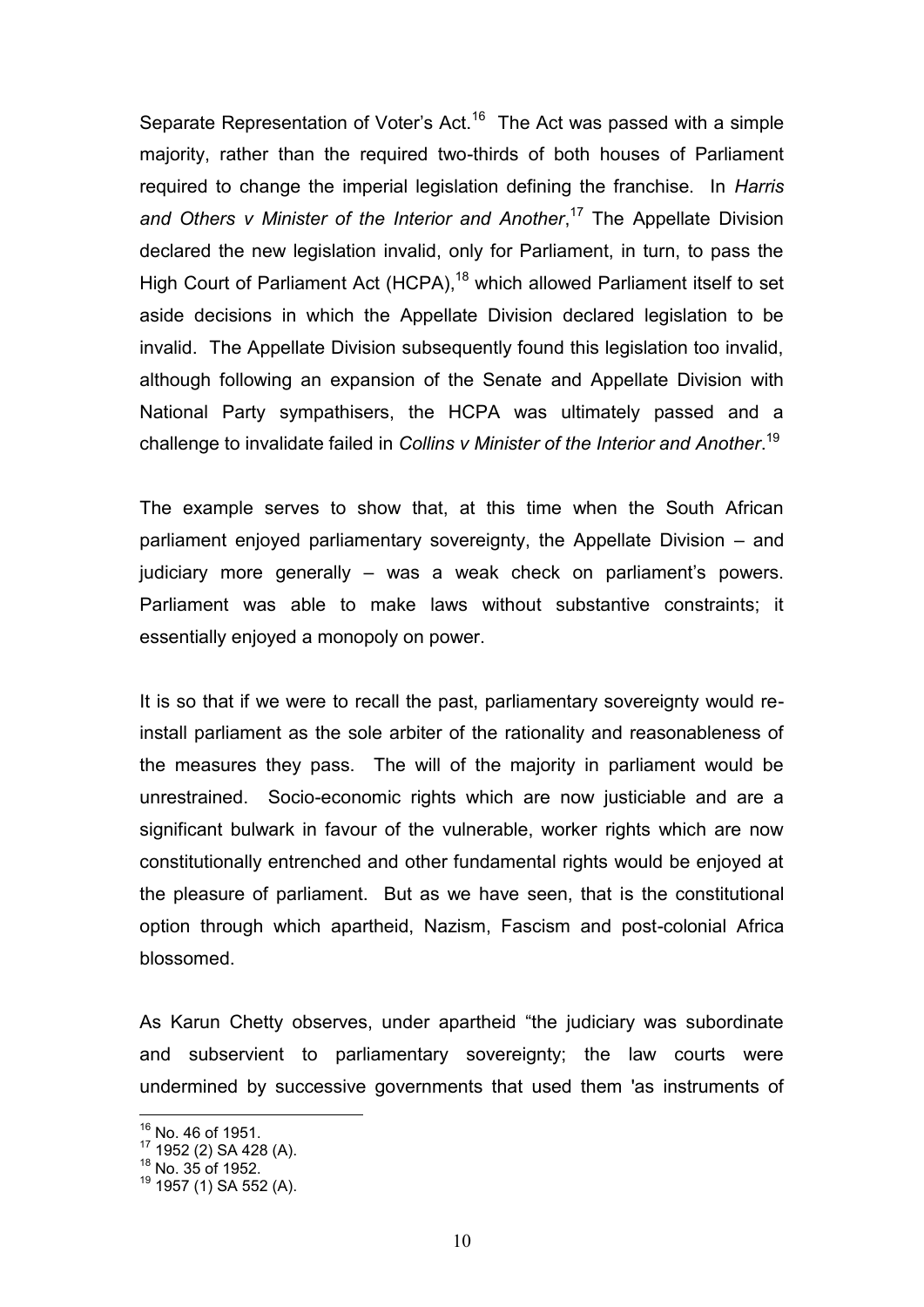domination to work injustice, thus creating a crisis of legitimacy in the legal system as a whole'."<sup>20</sup> Chetty further observes:

"When recourse is had to the legal tradition of this country, it is generally accepted that parliamentary sovereignty as applied by the apartheid government had a deleterious and stifling effect on the judiciary and judicial activism. Judicial independence and the growth of judicial activism were compromised by the 'inarticulate premises' of judges who either consciously or unconsciously articulated these premises in support of a minority government predicated on parliamentary supremacy and sovereignty as well as legal positivism that was 'invoked as a jurisprudential creed supportive of this approach'. Parliamentary sovereignty and its cognate, legal positivism, did not nurture a culture of judicial activism and legal realism but rather one that typified a sterile and impotent judiciary."<sup>21</sup>

It must be emphatically added that the people on the ground and not the elite were the foremost victims of apartheid. They bore the full burden of unjust laws. Barring its minority electorate, parliament was accountable to itself and nobody else. Its legislative deeds were totally immune to judicial review. And its executive and administrative acts were subject to only benign judicial scrutiny. Under that system crimes against humanity were committed under the noses of judges and they could do nothing about them even if they were made aware of them.

Our founding mothers and fathers were well aware of this deleterious impact of parliamentary sovereignty and made a different choice. They sought to bring to life a democratic state under the sway of a supreme constitution that entrenches fundamental protections and a binding normative scheme.

<sup>&</sup>lt;sup>20</sup> Karun D Chetty, "Politics and Constitutional Adjudication: A Response to Prof. F Venter (PU vir CHO)" (2003) 6 *PER/PELJ* 11 at 11-2 (quoting L. du Plessis & H. Corder, *Understanding South Africa's Transitional Bill of Rights* (1994) at 191).

 $21$  Id at 12.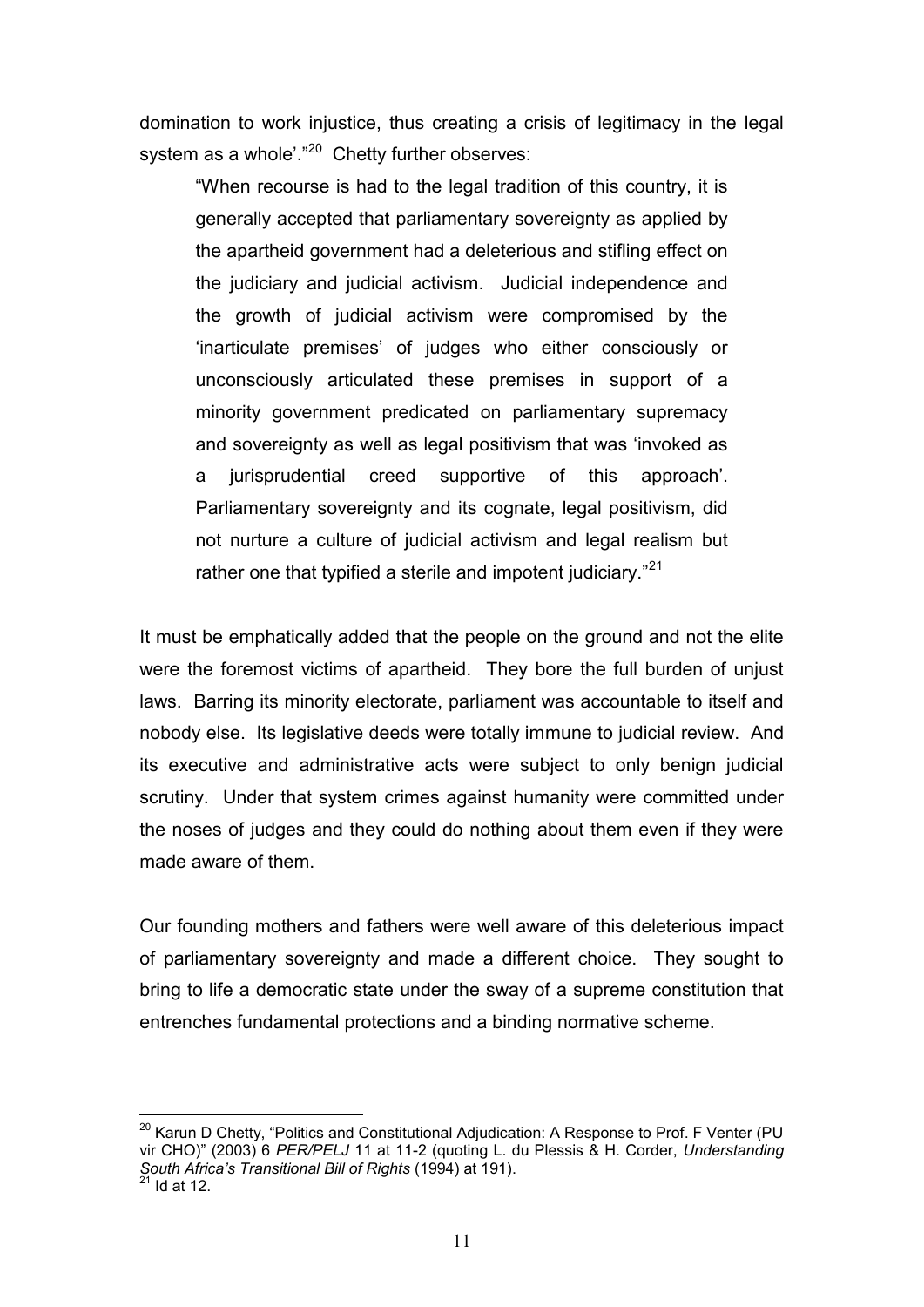Of course there are inherent tensions in our constitutional architecture. I turn now to look at how best to balance what appears to be two antithetical constructs within the one constitutional state.

# **Striking the balance**

There can be no question that our founding mothers and fathers made an unambiguous election to bring into being a constitutional state in which the constitution is supreme law. It proclaims in simple language that all "law or conduct inconsistent with it is invalid, and the obligations imposed by it must be fulfilled."<sup>22</sup>

Emerging constitutional skeptics call to question the wisdom of such an allpervading and imperious supreme law. As we have seen they decry potential constitutional review of "all law or conduct" of the legislature or the executive by the judiciary and in that way subvert the will of the majority they represent. These critics should be reminded that as a reaction to our hellish apartheid past, the concept and values of the constitutional state and of an egalitarian society are deeply foundational to the creation of the "new order" desired by the preamble. The "detailed enumeration and description" in section 36(1) of the Constitution of the criteria that must be met before the legislature can limit a right entrenched in the Bill of Rights stresses the "importance, in our new constitutional state, of reason and justification when rights are sought to be curtailed."<sup>23</sup>

We have moved from "a past noted by much which was arbitrary and unequal in the operation of the law to a present and a future" where state action and indeed private action must be capable of being justified rationally.<sup>24</sup> The idea of the constitutional state presupposes an exercise of public and private

 $2^2$  Section 2 of the Constitution.

<sup>23</sup> *S v Makwanyane and Another* [1995] ZACC 3; 1995 (3) SA 391 (CC) at para 156.

<sup>(</sup>Ackermann J, concurring)

 $^{24}$  Id.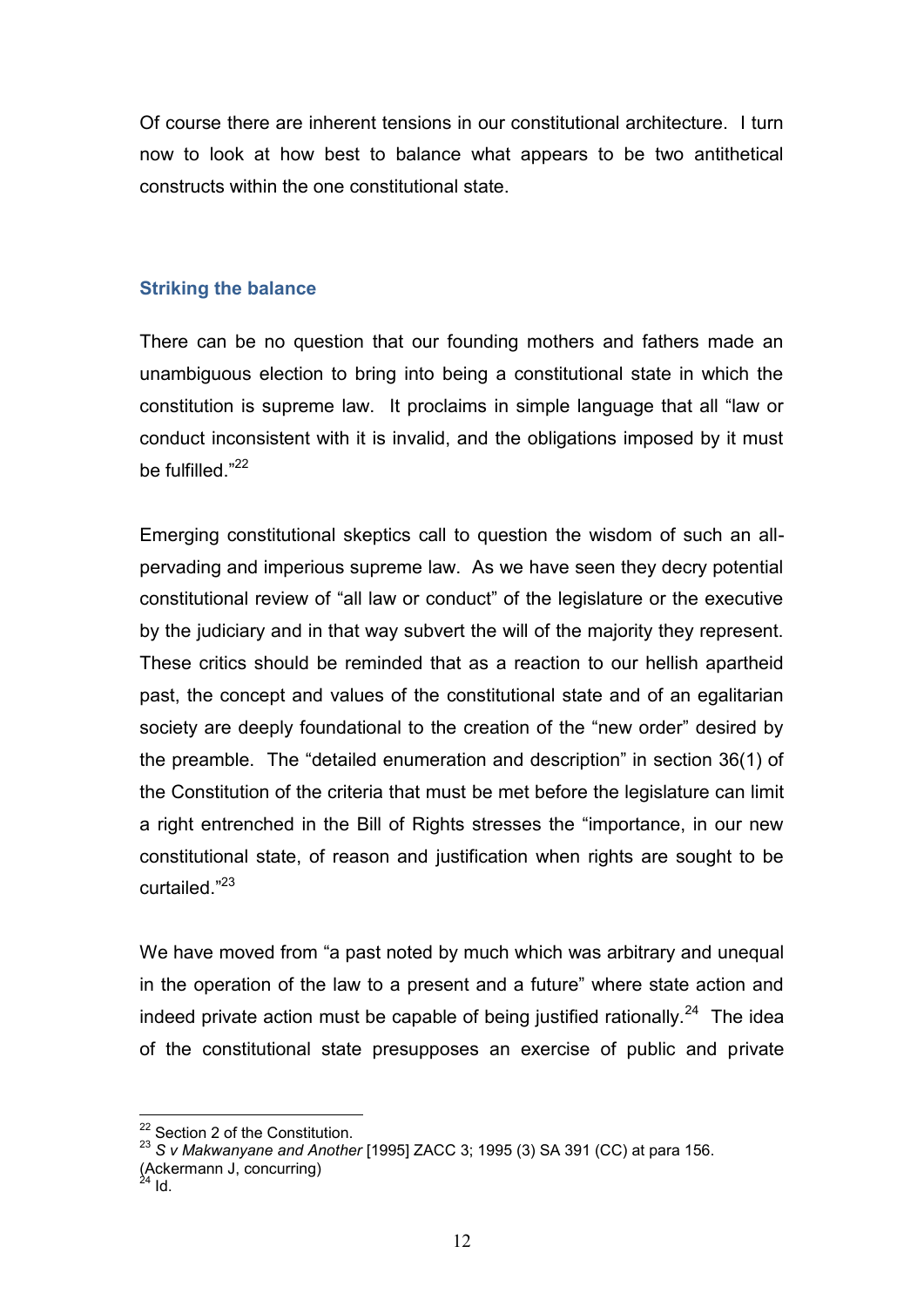power that can be rationally tested against or in terms of the law. $25$  It also presupposes a right to effective recourse and remedy when constitutional guarantees are desecrated.

Arbitrariness, by its very nature, is dissonant with these core concepts of our new constitutional order. Law or conduct that is arbitrary, or unjustifiably limits entrenched rights or in some other manner is inconsistent with the Constitution is invalid at the behest of the doctrine of constitutional supremacy.<sup>26</sup>

As though the supremacy clause is not enough, the Constitution asserts its supremacy in other cardinal provisions. It requires that in the exercise of its legislative authority, Parliament "must act in accordance with, and within the limits of, the Constitution."27 Members of Cabinet are "accountable collectively and individually to Parliament for the exercise of their powers and the performance of their functions."<sup>28</sup> They are required to act in accordance with the Constitution.<sup>29</sup> Courts too are independent but subject only to the Constitution and the law and must apply the law. What is more, the Constitution commands courts to declare any law or conduct inconsistent with the Constitution invalid to the extent of the inconsistency.<sup>30</sup> It better be understood that it is not open to courts to look away when confronted with unconstitutionality. They are enjoined to say so and to fashion redress.

Having said all that, it must be conceded that, if there is a danger in parliamentary sovereignty, there is also a danger in constitutional supremacy. Contemporary attacks on the Constitutional Court as undermining the popular will have traction precisely because they are rooted in a legitimate fear.<sup>31</sup> A

<sup>&</sup>lt;u>.</u>  $^{25}$  Id.

<sup>&</sup>lt;sup>26</sup> Section 2 of the Constitution.

 $27$  Section 44(4) of the Constitution.

<sup>&</sup>lt;sup>28</sup> Section 92(2) of the Constitution.

<sup>&</sup>lt;sup>29</sup> Section 92(3)(a) of the Constitution.

 $30$  Section 172(1)(a) of the Constitution.

 $31$  For instance, ANC secretary-general Gwede Mantashe recently opined that the Constitutional Court was thwarting the will of "the people" by finding legislation passed by Parliament to be unconstitutional. See, for example, Ampofo-Anti "Mantashe's warped logic"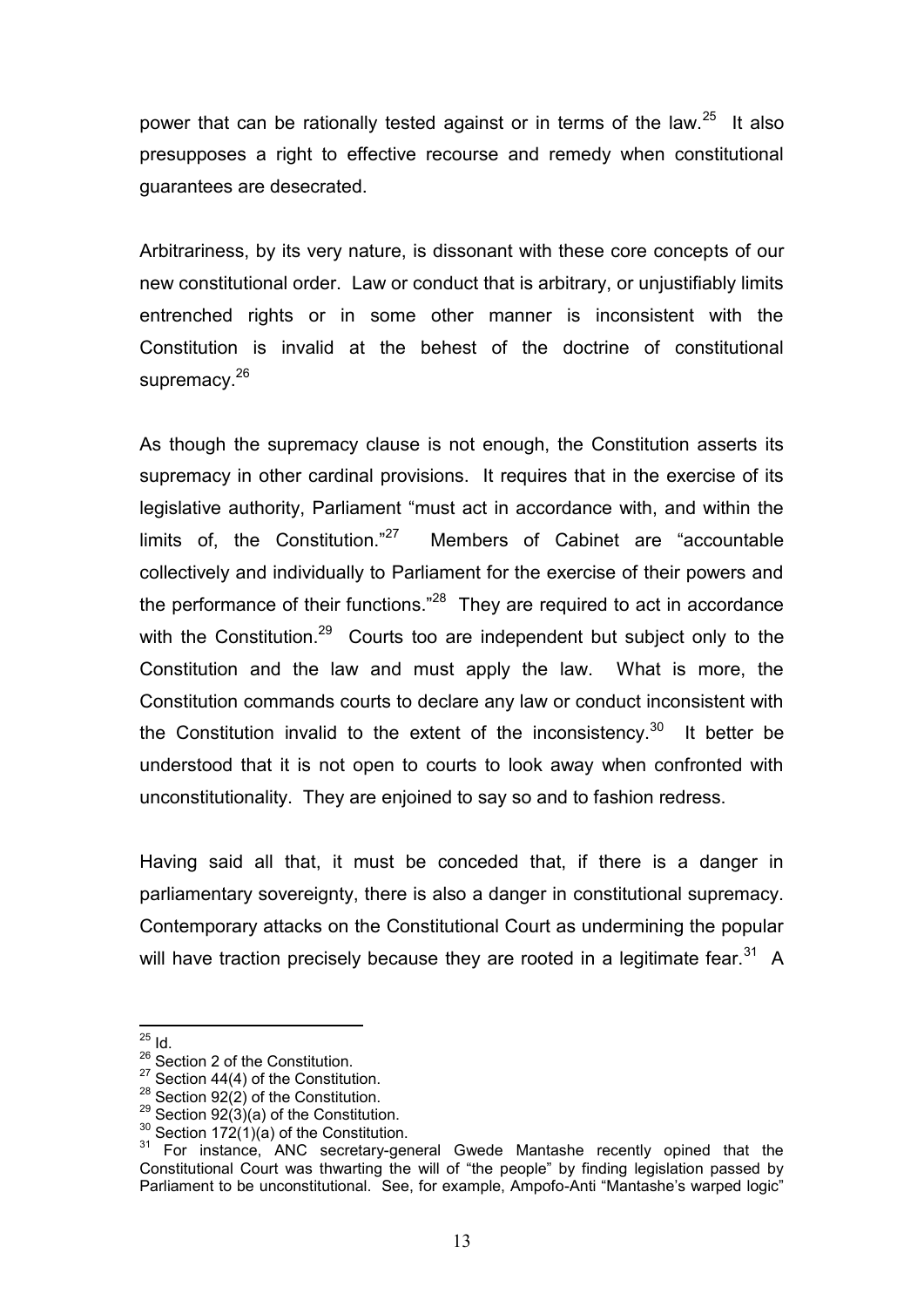tension clearly exists between democratic theory and constitutional supremacy. This is not a dilemma peculiar to our shores. It is perhaps as endemic as there are constitutional democracies.

Constitutional law scholars have called this conundrum the *countermajoritarian dilemma*. When the courts, through the exercise of judicial review, strike down legislation – declaring it, for instance, constitutionally invalid – they override the will of the prevailing majority as expressed by parliament. In short, the supremacy of the Constitution, and its policing by the courts through judicial review, places unelected public officials – namely judges – with the power to nullify acts of elected public officials and thus seems to undermine a fundamental principle of democracy.

Constitutional supremacy and democracy are not, however, necessarily at irreconcilable loggerheads. A synthesis of the two, indeed, undergirds all modern constitutional democracies. Without devaluing the institutions constituent of representative democracy, constitutionalism holds that certain essential features of the polity – most importantly certain fundamental rights and the institutional guarantees protecting them – may not be amended or destroyed by a majority government. The Constitution sets out normative constraints on majoritarian politics, and their preservation are entrusted to the judiciary. Judicial review, then, is a necessary mechanism for preserving the Constitution, for guaranteeing fundamental rights and for enforcing limits that the Constitution itself imposes on governmental power.

<span id="page-13-0"></span>On the one hand, constitutional democracy recognises the principle that government is based on and legitimated by the will and consent of the governed or at least the majority of the governed.<sup>32</sup> On the other hand, constitutional democracy places a limit on this principle "by making the democratically elected government and the will of the majority subject to a . . .

*Sunday Independent* 31 August 2011 at <www.iol.co.za/sundayindependent/mantashe-swarped-logic-1.1128708>.

warped logic 1.1120, co. 1.<br><sup>32</sup> LWH Ackermann, "The obligations on Government and Society in our Constitutional State to Respect and Support Independent Constitutional Structures" (2000) 3 *PER/PELJ* i at 1.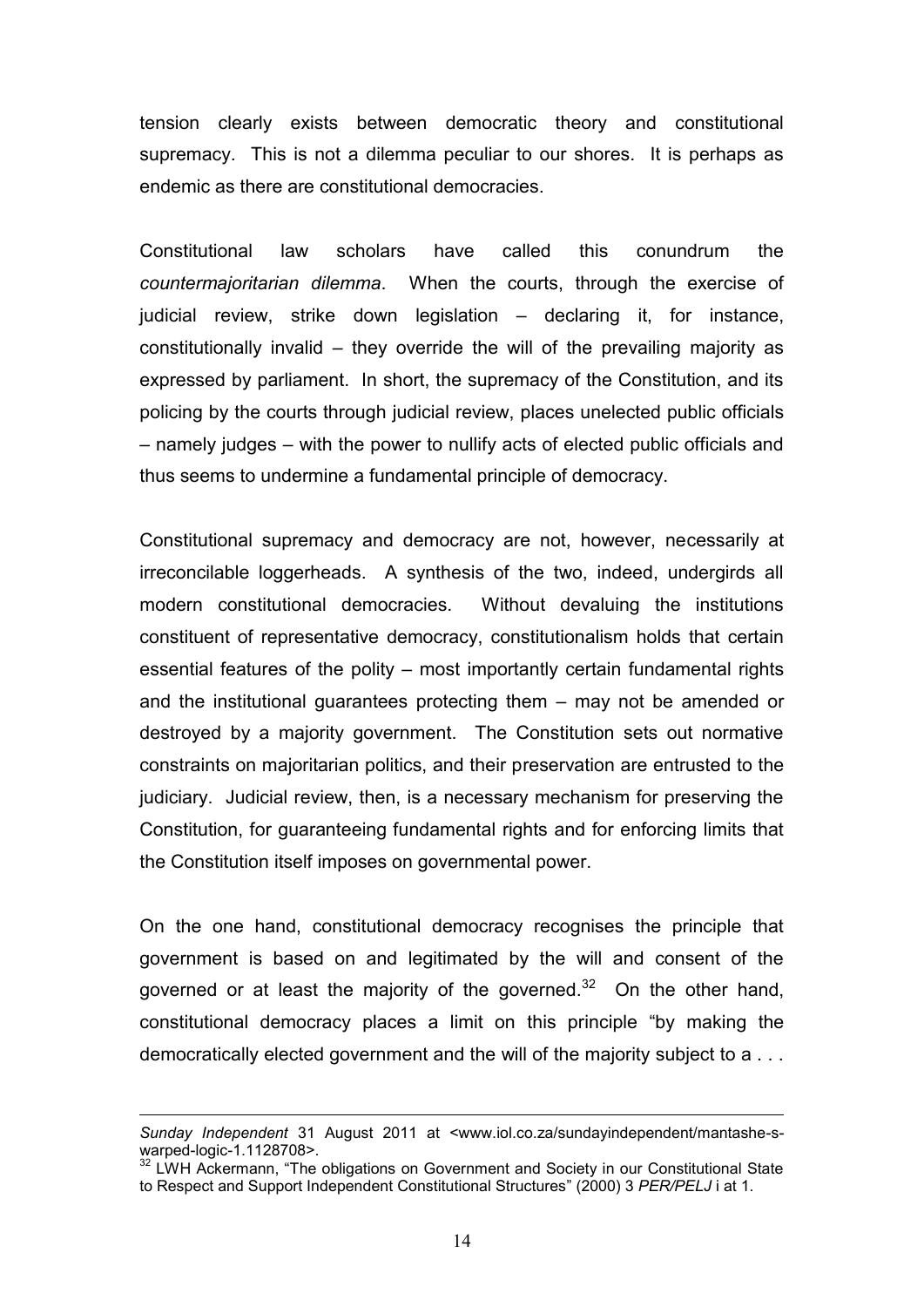constitution and the norms embodied in it."<sup>33</sup> As former Justice Ackermann wrote, "[i]n a constitutional state, the politics of governance can never again be a merely pragmatic enterprise aimed exclusively at achieving the various goals comprising the government's electoral mandate. Governance is now subject to the Constitution and its values."<sup>34</sup>

The premium placed by many jurisdictions on both democracy and constitutional supremacy derives from the prioritisation of human rights in the wake of the Second World War and in our case in the wake of apartheid and colonial repression. Constitutionalism, on this view, reflects contemporary democracies' commitment to "entrenched, self-binding protection of basic rights and liberties" in an "attempt to secure vulnerable groups, individuals, beliefs, and ideas vis-à-vis the potential tyranny of political majorities, especially in times of war, economic crisis, and other incidents of political mass hysteria."<sup>35</sup>

<span id="page-14-0"></span>On this view, democracy should not be simply equated with majority rule. Democracy should no longer be understood as a political community governed by the principle of parliamentary sovereignty, but rather one governed by the principle of constitutional supremacy.<sup>36</sup> Individuals should enjoy legal protections in the form of a written constitution robust enough to withstand even change by an elected parliament or, in some jurisdictions, by a simple majority in such a parliament. Moreover, on this view, an entrenched and effectively enforced (through judicial review) constitution is not undemocratic, but rather should be understood as reconcilable with majority rule.<sup>37</sup>

This must be so for several reasons. First, it may be correctly posited that when we adopted the Constitution we entered into an original social contract. As Hirschl puts it, "members of the polity (or its constituent assembly) provide

 $33$  Id.

 $34$   $\overline{1}$ d.

<sup>&</sup>lt;sup>35</sup> Ran Hirschl, "Preserving Hegemony? Assessing the Political Origins of the EU Constitution" (2005) 3 *International Journal of Constitutional Law* 269 at 272.

 $36$  Id.

 $37$  Id.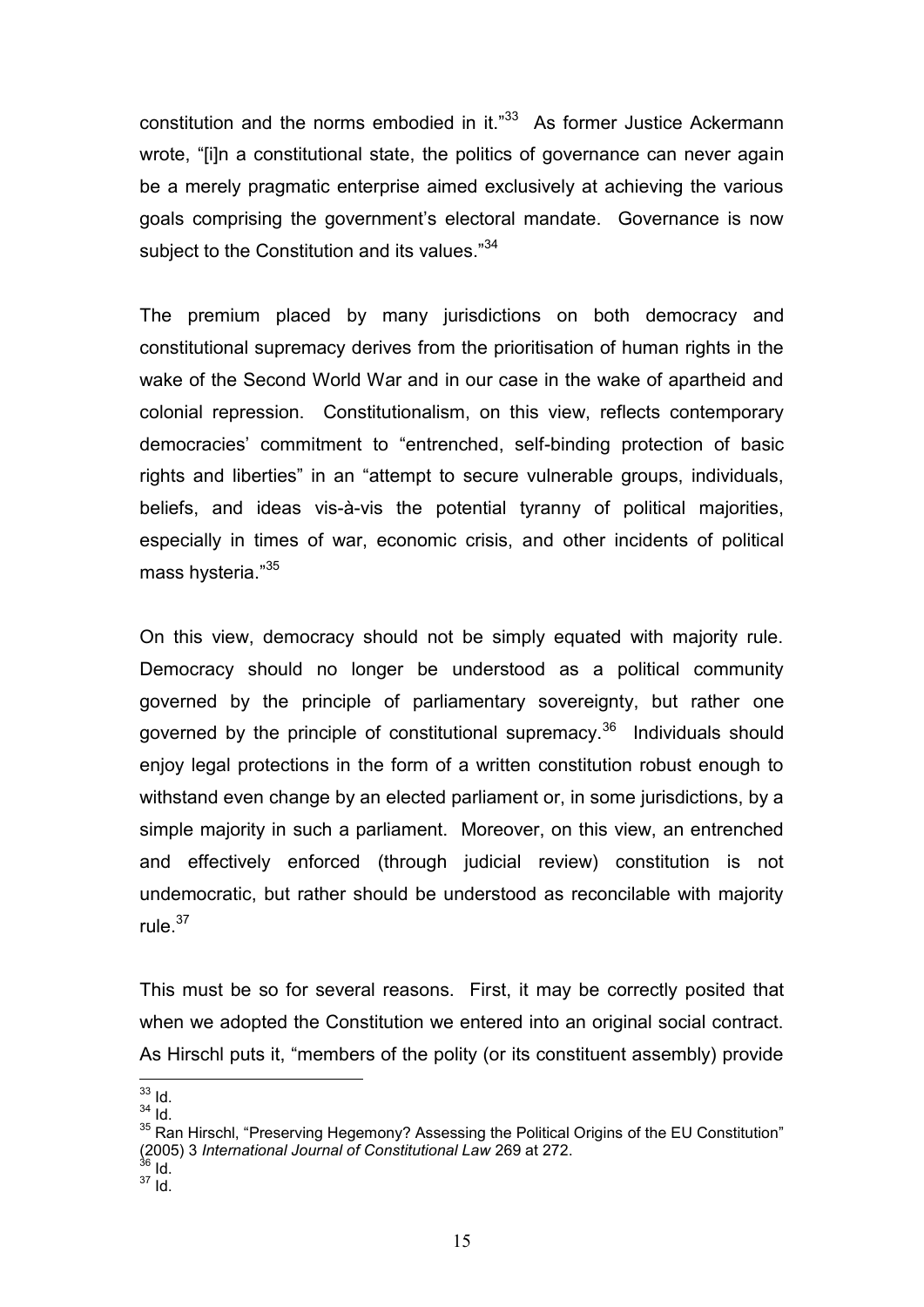themselves with precautions or pre-commitments against their own imperfections or harmful future desires and bind themselves to their initial agreement on the basic rules and rights that specify their sovereignty."<sup>38</sup>

In other words, for us, democracy is more than a mathematical game. It is a veritable vehicle for the realisation of a cluster of foundational values and social goals that ought to inform the kind of society that we seek to create. Even a democratic majority is not enough to rubbish these selected core values and objects that we have collectively chosen to immunise from populism.

It must be added that, like all contracts, provisions of the Constitution are not completely shielded from amendment provided the prescribed supporting majorities are observed. To discard supremacy of the Constitution and judicial review a supporting vote of 75% of members of the national assembly and of six of the nine provinces would be required.<sup>39</sup>

Second, some commentators suggest that constitutional supremacy and, specifically, judicial review by independent constitutional courts, may actually further democratic ends by facilitating political representation and participation by minorities that are otherwise excluded from policy-making processes in majoritarian parliamentary politics. $40$  The obverse of this coin, as we have often heard from domestic discourse, is that political and other minorities unduly increase their influence which they otherwise cannot procure from the ballot box. However, for the judiciary it should matter not whether a minority or majority raises a constitutional grievance. The task at hand would remain the same and that is whether the claim is good.

Third, some theorists, influenced by institutional economics, proffer a functionalist explanation that constitutional supremacy and judicial review are an institutional answer to the efficiency problems of collective action,

 $38$  Id at 273.

 $39$  Section 74(1)(a) and (b) of the Constitution.

<sup>40</sup> See Jon Elster, "Forces and Mechanisms in the Constitution-Making Process" (1995) 45 *Duke Law Journal* 364 at 378-80.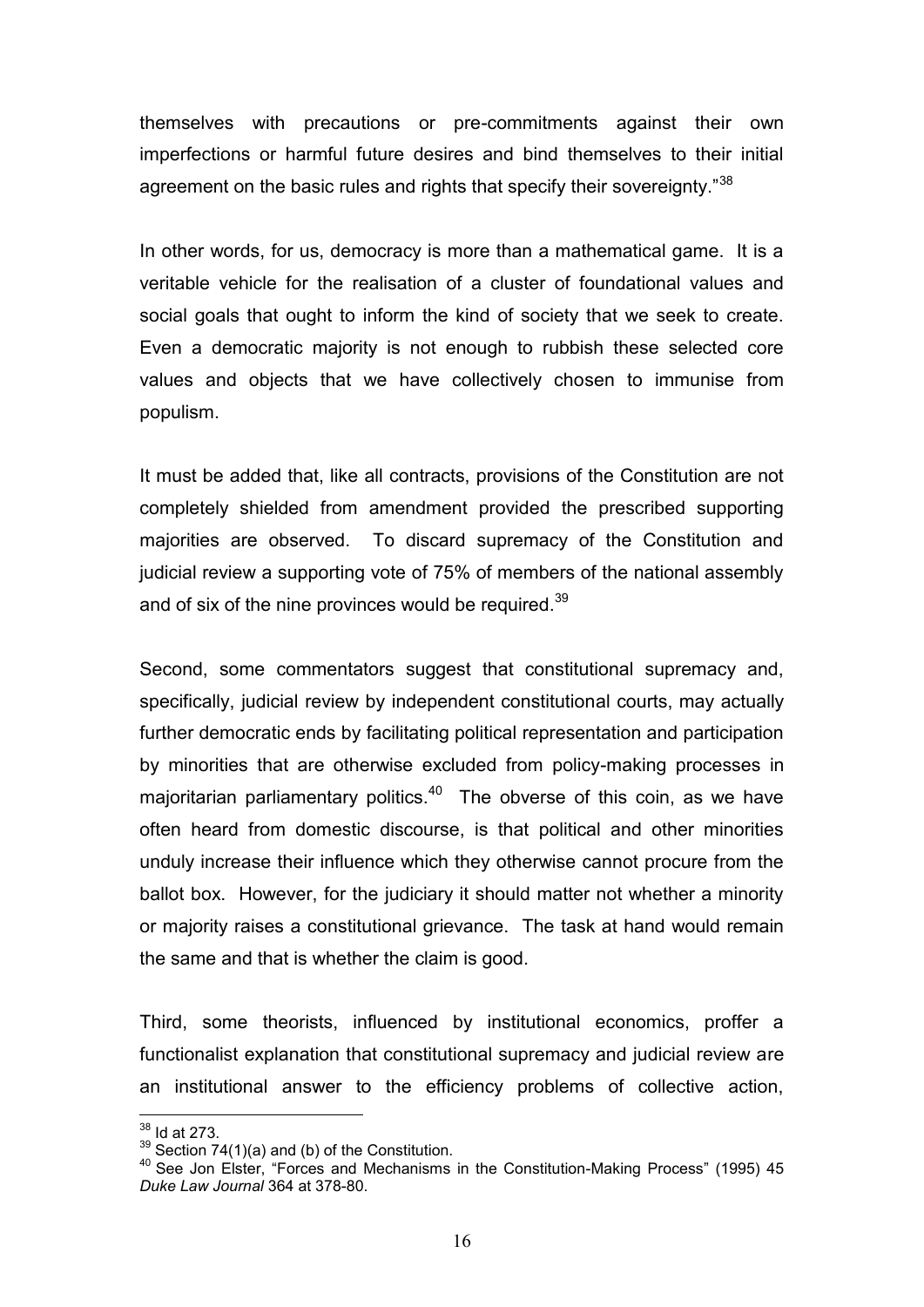enforcement and imperfect or asymmetric information.<sup>41</sup> Economic development and investment, on this view, require as prerequisites predictable laws and a legal regime that ensures the protection of private property rights. The constitutionalisation of rights (and creation of an independent judiciary to conduct judicial review quided by the constitution). increases investor confidence and allows for a more consistent, predictable and efficient enforcement of contracts, thus further encouraging investment.

Fourth, most modern democracies employ a system of institutional arrangements that includes separation of powers, checks and balances and judicial independence. The South African Constitution, for instance, designates the judiciary – and in particular the Constitutional Court – as the prime upholder and enforcer of the Constitution.<sup>42</sup> However, the Constitution goes further and makes provision for a number of other independent state institutions, the purpose of which is to "strengthen constitutional democracy in the Republic",<sup>43</sup> namely the Public Protector, the Human Rights Commission, the Commission for the Promotion and Protection of the Rights of Cultural, Religious and Linguistic Communities, the Commission for Gender Equality, the Auditor-General and the Electoral Commission. Furthermore, the Constitution also makes provision for several other independent bodies that play a role in checking and balancing the exercise of power by the various arms of government. For instance, with respect to local government, the Constitution mandates the establishment of an independent authority for the determination of municipal boundaries,<sup>44</sup> and provides for a Financial and Fiscal Commission which is independent.<sup>45</sup>

As I conclude this section, it must be added that a claim that constitutionalism amounts only to limiting government is misleading and potentially

 $41$  Hirschl, above n [35,](#page-14-0) at 277. See also Douglass C. North and Barry R. Weingast, "Constitutions and Commitment: The Evolution of Institutions Governing Public Choice in Seventeenth Century England" (1989) 49 *Journal of Economic History* 803. See section  $167(3)$  of the Constitution.

<sup>43</sup> Section 181(1) of the Constitution.

<sup>44</sup> See section 155(3) of the Constitution.

<sup>45</sup> Section 220 of the Constitution. See, generally, Ackermann, above n [32,](#page-13-0) at 3.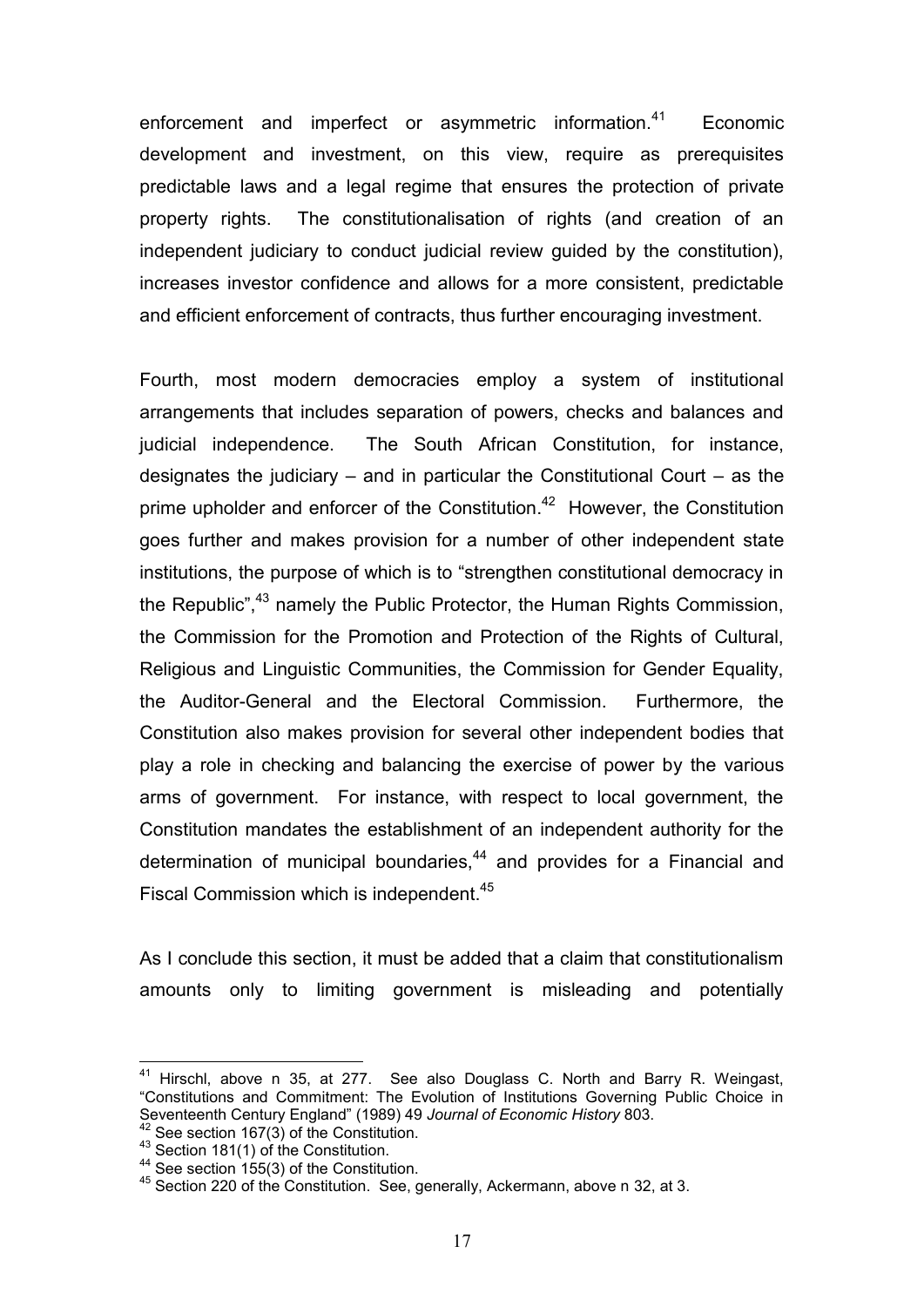dangerous.<sup>46</sup> A robust and supreme Constitution arguably can make government stronger and more stable. Institutional arrangements such as the separation of powers, checks and balances, individual civil, political, and justiciable socio-economic rights make the government more responsible, more consistent, more predictable, more just, more caring, more responsive and more legitimate in the eyes of the citizenry.

Ours is an avowedly transformative supreme law that is set to change our world. To that end we have fashioned the most efficient constitutional construct to eradicate the evil of the past and to usher in a new dawn and to anticipate and prevent future abuse of public or private power. We cannot now regress in order to make monetary political gains.

## **Has our jurisprudence struck an appropriate balance between majoritarianism and constitutional supremacy?**

I have come to the end. I must though briefly evaluate whether our jurisprudence has struck an appropriate balance between majoritarianism and constitutional supremacy. Let me at the outset say that I think that our courts have done a reasonable effort in striking the appropriate balance, elusive as it is. Few examples should suffice.

A good starting point would be *State v Makwanyane*. <sup>47</sup> The Constitutional Court was required to determine the constitutionality of the death penalty for murder. At the time, the Interim Constitution was applicable. Chaskalson P accepted that the majority of South Africans believed that the death penalty ought to be imposed in extreme cases of murder. He acknowledged that public opinion may hold some degree of relevance but stated that, in itself, it

 $46$  The political philosopher Giovanni Sartori has written that constitutionalism is "the technique of retaining the advantages of [the rule of legislators] while lessening their respective shortcomings." Constitutionalism "adopts rule by legislators" but with limitations concerning the method of lawmaking – constrained by strong procedural requirements – and the range of lawmaking – "restricted by a higher law and thereby prevented from tampering with the fundamental rights affecting the liberty of the citizen." Giovanni Sartori, *The Theory of Democracy Revisited* (Chatham House, 1987) at 308.

<sup>47</sup> *S v Makwanyane and Another* [1995] ZACC 3; 1995 (3) SA 391; 1995 (6) BCLR 665.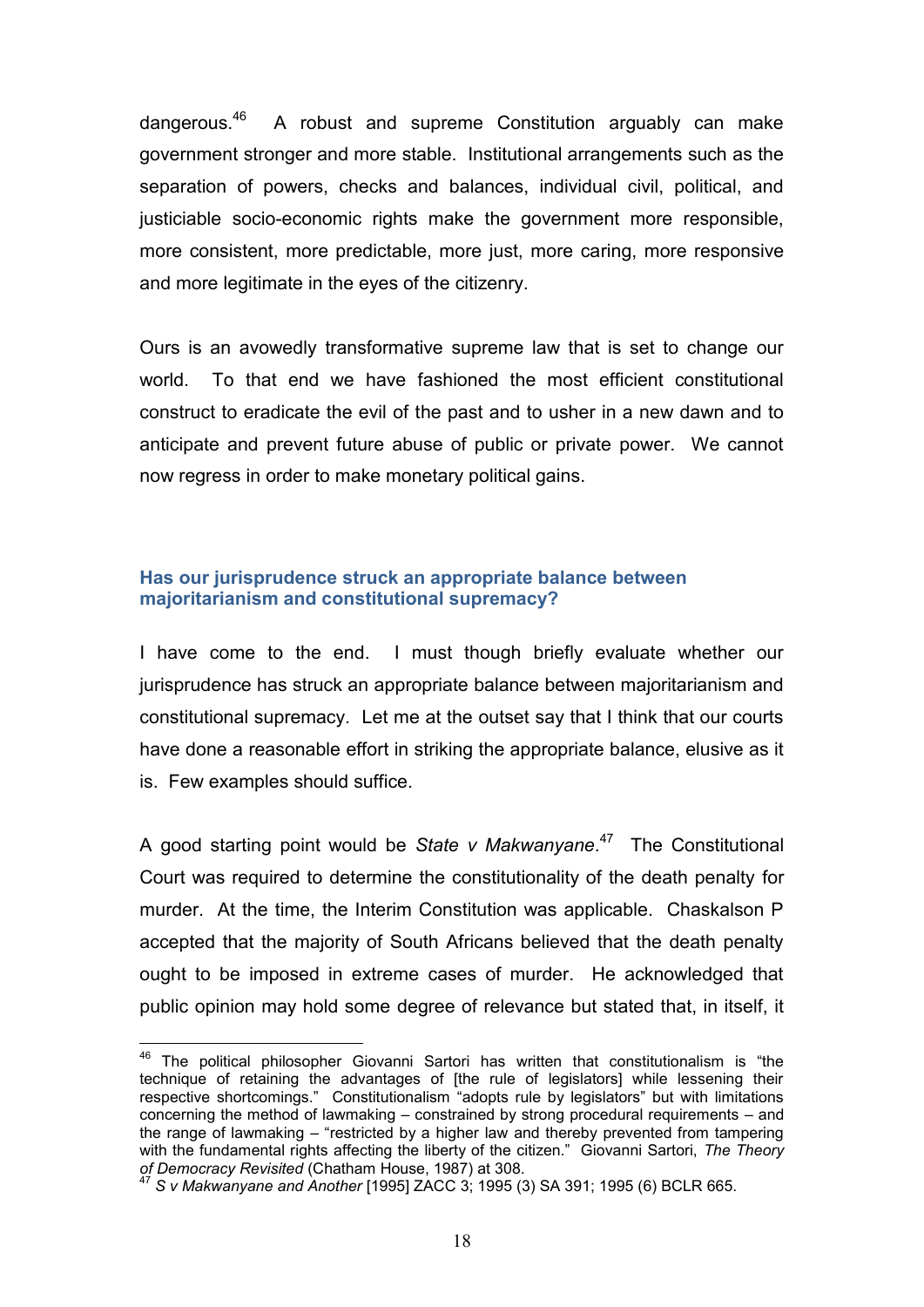is no replacement for the duty vested in the judiciary to interpret the Constitution and to uphold its provisions without fear or favour. $48$  As he explained, "[i]f public opinion were to be decisive there would be no need for constitutional adjudication."<sup>49</sup> Of course *Makwanyane* provoked an outcry. But the Court was faithful to its judicial obligations under the supreme law.

I have been a member of the Constitutional Court for nearly a decade now. I accept that I am less than dispassionate about the track record of that inimitable Court. It has fearlessly pronounced on vital public and private disputes and in so doing it has crafted a jurisprudence we should be proud of.

The Court has pronounced on the right of access to housing. It has repeatedly ordered government to find and furnish alternative accommodation as homeless people are evicted. It has intervened to ensure that vulnerable people have access to social grants. It has ordered government to provide anti-retroviral medication. The Court has not hesitated to pronounce on a whole range of procedural and substantive rule of the criminal justice system. The Court has often mediated between state organs drawing clear lines of authority amongst them. The equality jurisprudence of our Court is a matter of great pride and world renowned. It has unhesitatingly banished discrimination and exclusion on virtually every conceivable ground. On occasion and perhaps not as often as it should be, it has refashioned and adapted the common law in line with our constitutional ethos. When appropriate, the Court has invoked the humane values of Ubuntu and infused them into our law in ways most beneficial. And as required by the Constitution, it has tested many statutes and administrative conduct for constitutional compliance. The Court has not been slow in taking a cue from international law, in taking seriously our international obligations and where appropriate it has looked to foreign law for guidance.

It is so that not all court watchers think that we have done a good job all the time. In respect of socio-economic rights some have made out a compelling

<sup>1</sup>  $48$  Id at para 38.

 $^{49}$  Id.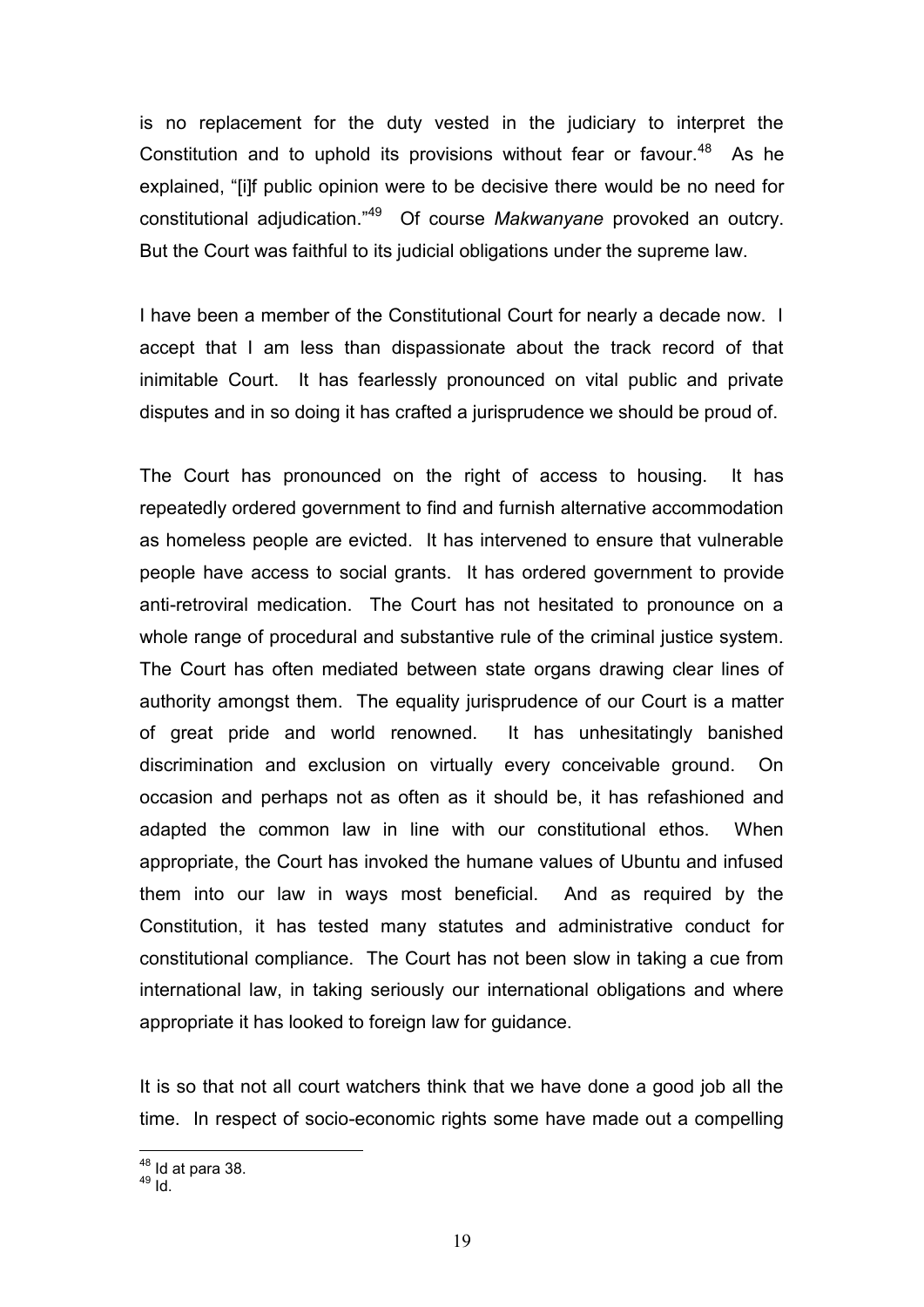case that the Court has been excessively deferential to the political branches. This deference, it is argued, is apparent from the Court's refusal to entertain the minimum core approach to enforcement of socio-economic rights as well as its refusal to exercise supervisory jurisdiction.

My personal take is that socio-economic rights jurisprudence is in many ways embryonic. It can hardly be said that the Court lacks commitment to protect the most vulnerable amongst us and whose interest in access to housing, shelter, education and medical care is vital. As evictions increase and other economic pressures befall the vulnerable in society, the Court has seen an increase in socio-economic rights claims. About that we are delighted. I have no doubt that opportunities will arise to help deepen its socio-economic rights jurisprudence in order to come to the rescue of the most vulnerable amongst us.

Lastly, I do think it is an error to characterise the relationship between the Court and other branches of government as oppositional. Let me start off by reminding all of us that the government and so too the ruling party has always made it publically known that it respects the rule of law, that it is committed to upholding the Constitution, that it would give effect to court orders and that it is a partner with courts to realise the high ambitions of our Constitution.

The government has by and large done so. In my experience, where court orders have not been implemented it has been as a result of some or other administrative ineptness and not as a result of outright recalcitrance.

The function of the Constitutional Court, albeit counter-majoritarian at times, is ultimately supportive of democracy. It upholds protections that ensure democratic process and protects both minority and majority rights under the beneficence of our constitutional arrangement.

Judicial officers who grace our courts are emphatically patriotic and loyal to the Constitution and the law. We must continue to ensure that the bench is not only representative of our demographics but also competent and well cut